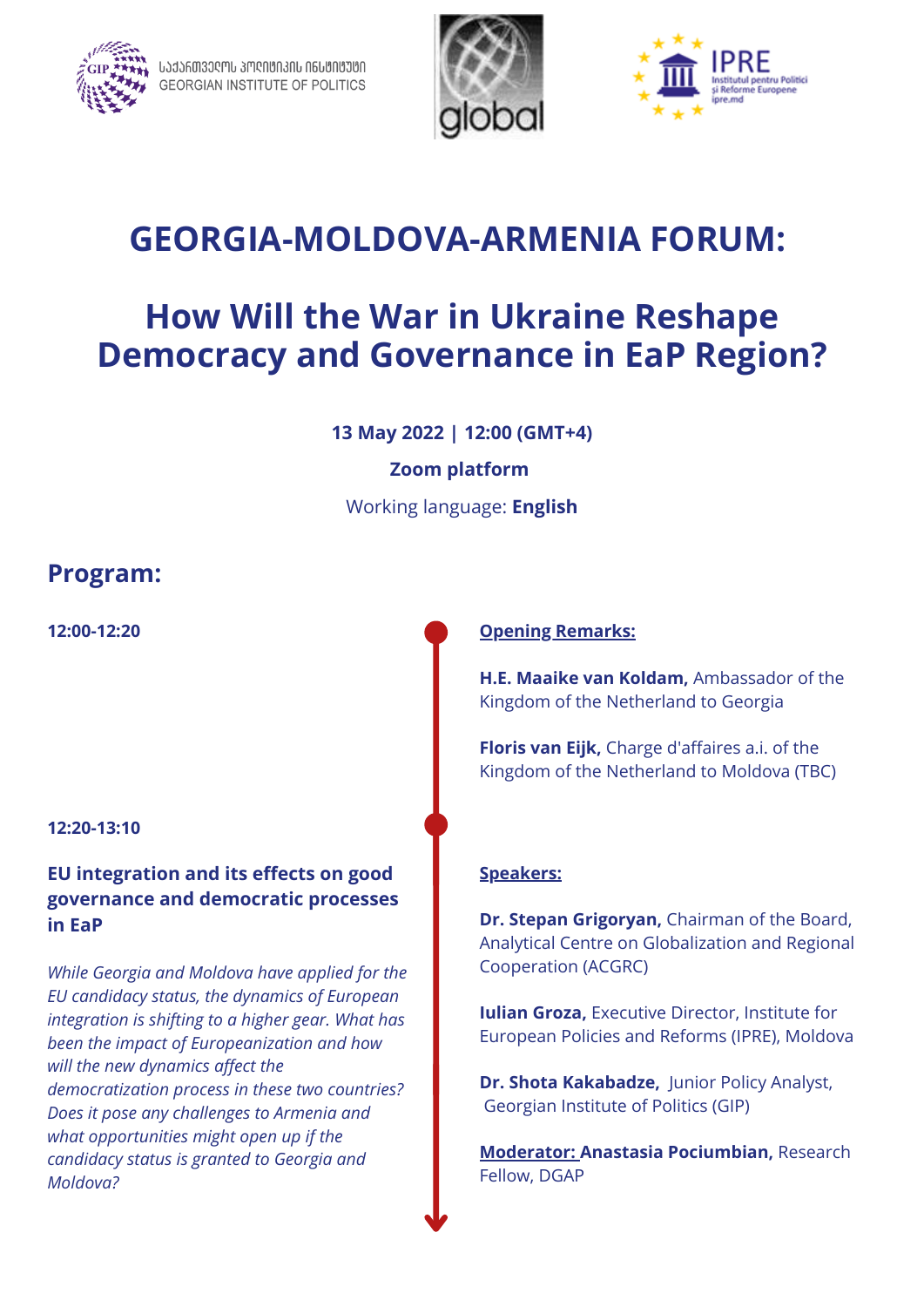

ᲡᲐᲥᲐႬᲗᲕᲔᲦᲝᲡ ᲞᲝᲦᲘᲢᲘᲙᲘᲡ ᲘᲜᲡᲢᲘᲢᲣᲢᲘ **GEORGIAN INSTITUTE OF POLITICS** 





### 13:10-13:50 **Speakers:**

#### **The future of Eastern Partnership in the aftermath of war in Ukraine**

*The Eastern Partnership was created to deepen relations between the EU and the six EaP countries. It also supports increasing the stability, prosperity, and resilience of the region. What measures can ensure that these goals are preserved in the aftermath of the Russia's war in Ukraine?*

**Dr. Sergi Kapanadze,** Co-Founder, GRASS

**Dr. Sonja Schiffers,** Director, Heinrich Böll Foundation Tbilisi Office-South Caucasus Region

**Moderator: Ana Andguladze,** Université libre de Bruxelles (ULB)

**13:50-14:00 Concluding Remarks**



Kingdom of the Netherlands

The Forum is a part of a project "EaP Cooperation for Stronger Democracy: Georgia, Moldova and Armenia". The project is implemented by the Georgian Institute of Politics (GIP, Georgia) in partnership with the Institute for European Policies and Reforms (IPRE, Moldova) and Analytical Center on Globalization and Regional Cooperation (ACGRC, Armenia). The project benefits from support through the Netherlands Fund for Regional Partnerships MATRA for regional cooperation in the Eastern Partnership (EaP).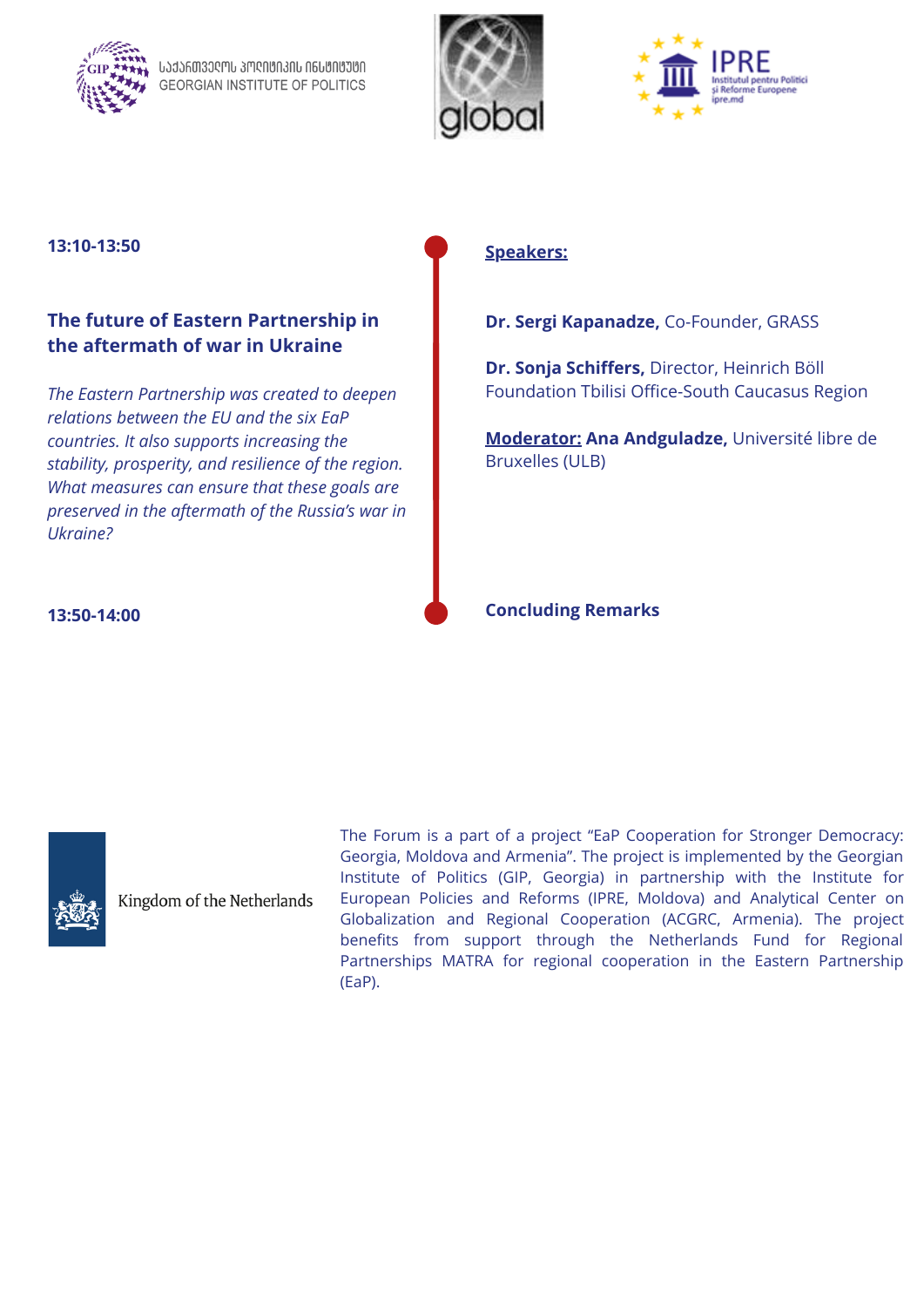

ᲡᲐᲥᲐႬᲗᲕᲔᲦᲝᲡ ᲞᲝᲦᲘᲢᲘᲙᲘᲡ ᲘᲜᲡᲢᲘᲢᲣᲢᲘ **GEORGIAN INSTITUTE OF POLITICS** 





# **Moderators:**



**Anastasia Pociumbian** joined DGAP in April 2022 as a research fellow and project manager of the Think Tank Network on the Eastern Partnership. Her work focuses on EU enlargement and the EU's relations with its eastern neighbors, as well as the foreign policy of the countries of the Eastern Partnership. Her expertise spans topics that include democratization and local governance and civil society in Eastern Europe and Russia.

Previously, Pociumban worked for Equal Rights & Independent Media (ERIM) in Lyon as a program manager Eurasia; for Democracy Reporting International in Berlin as a program officer Europe, covering Ukraine, Moldova, and Georgia; and for the European Endowment for Democracy in Brussels.

Additionally, she is one of the co-founders and a member of the communications team of the Brussels Binder, a platform that promotes women's voices in policy-making.



**Ana Andguladze** is teaching assistant at Université libre de Bruxelles (ULB) to following courses: Contemporary Political Issues (owner: Jean-Michel De Waele); Advanced Studies in Political Science (holders: Julien Jeandesboz, Frédéric Louault, Corinne Torrekens); Seminar: Final Dissertation (holder: Emilie van Haute)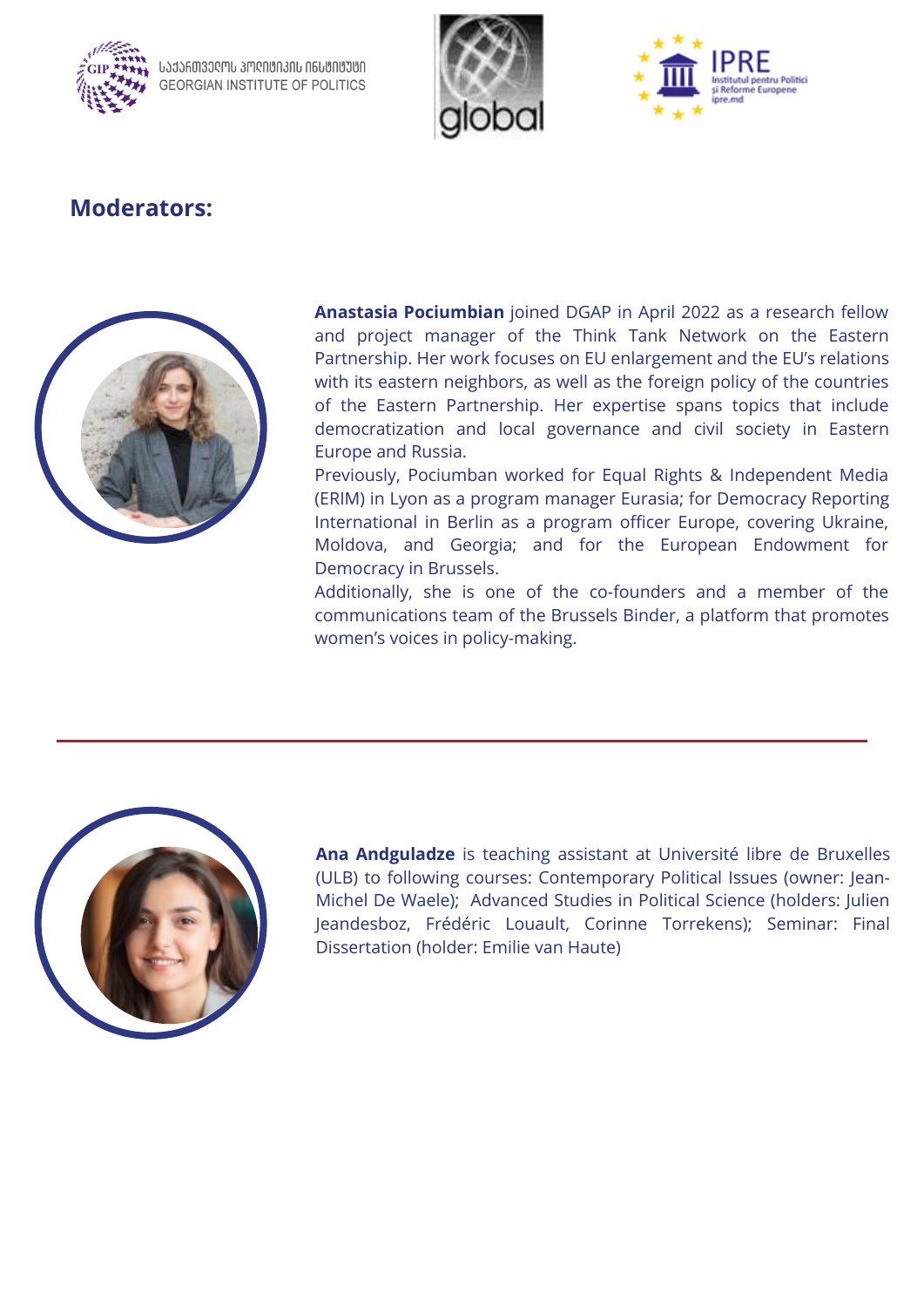

ᲡᲐᲥᲐႬᲗᲕᲔᲦᲝᲡ ᲞᲝᲦᲘᲪᲘᲙᲘᲡ ᲘᲜᲡᲪᲘᲪᲣᲪᲘ **GEORGIAN INSTITUTE OF POLITICS** 





# **Opening Remarks:**



**H.E. Maaike van Koldam** is an Ambassador of the Kingdom of the Netherland to Georgia. In 1996 Ms. Maaike van Koldam started at the Ministry of Foreign Affairs of the Netherlands, followed by postings in St Petersburg, Almaty and Vienna (at the Permanent Representation of the Netherlands to the OSCE). At the MFA she worked at the Western Hemisphere Department, as well as at the Humanitarian Aid Division.

Further postings: 2010 - 2012- Deputy Head of Mission, Netherlands Embassy in Santiago de Chile; 2012 - 2015 - Counsellor, Netherlands Embassy in Moscow; 2015 - 2019 - Deputy Head of Mission, Netherlands Embassy in Kyiv.



**Floris van Eijk** is Charge d'affaires a.i. of the Kingdom of the Netherland to Moldova. 2014 - 2019 was head of Political Department, Embassy in Bogotá. Joined the Ministry of Foreign Affairs in 2006 and worked in San José, Kampala, Washington and Paramaribo and at the Department of the Directorate of Personnel, Asylum and Migration Affairs.

Course: 2004 - Postgraduate course in Development Studies, Radboud University Nijmegen (MA). 2002 - Human Geography, University of Utrecht. 1996 - Gymnasium (Velsen-South).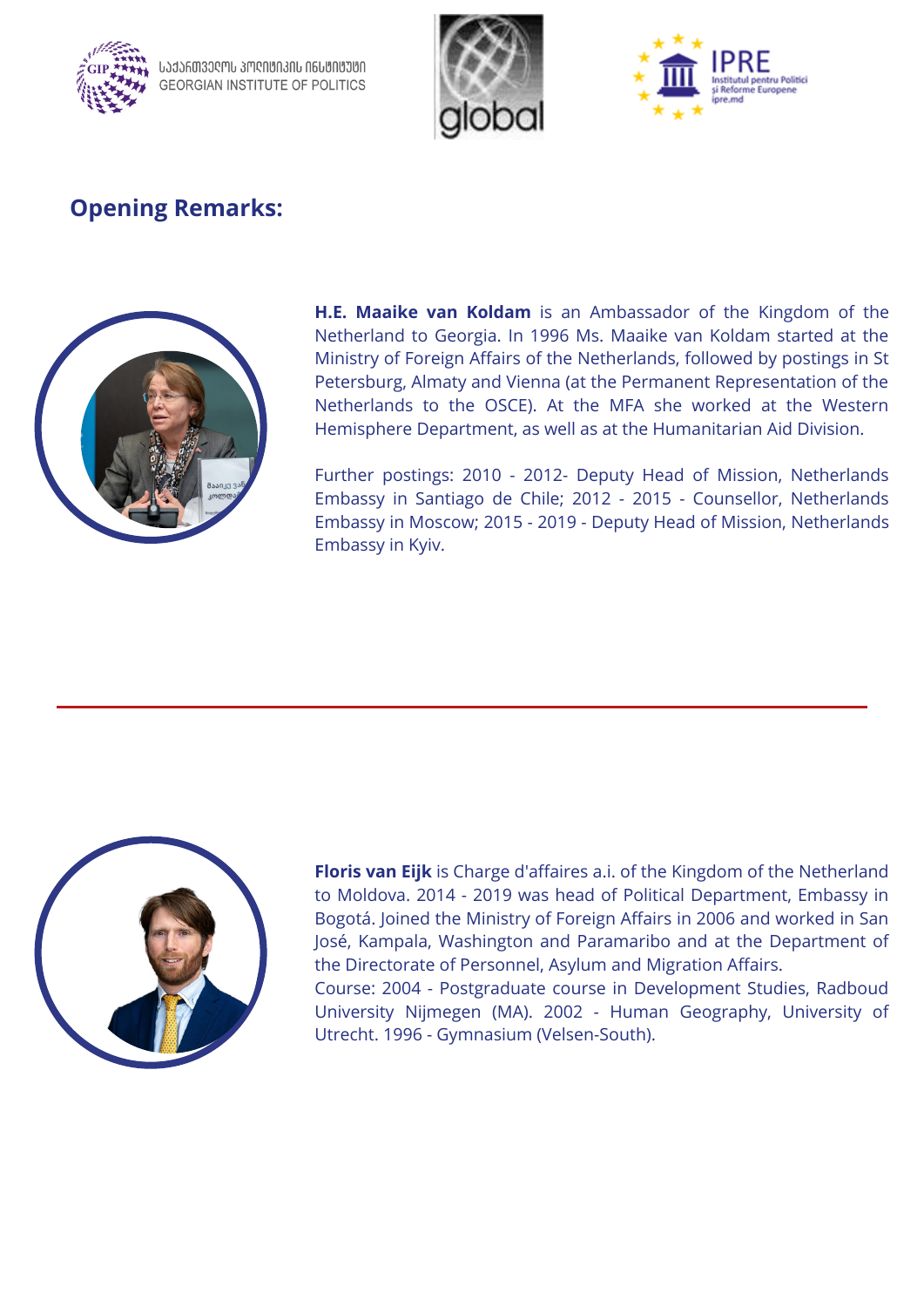

ᲡᲐᲥᲐႬᲗᲕᲔᲦᲝᲡ ᲞᲝᲦᲘᲪᲘᲙᲘᲡ ᲘᲜᲡᲪᲘᲪᲣᲪᲘ **GEORGIAN INSTITUTE OF POLITICS** 





## **About the speakers:**



**Dr. Stepan Grigoryan** is currently Chairman of the Board of the Yerevan-based Analytical Centre on Globalization and Regional Cooperation (ACGRC).

Previous roles included: 1998-2000 Advisor to the Minister of Foreign Affairs of the Republic of Armenia; 1996-1999 Permanent Representative of the Republic of Armenia in the Collective Security Agreement of CIS; 1995-1998 Extraordinary and Plenipotentiary Minister of the Republic of the Republic of Armenia in the Russia Federation; Member of the Armenian Parliament (1990-1995). Holds diplomatic class of Extraordinary and Plenipotentiary Minister.



**Iulian Groza** Is an expert on foreign policy, European affairs and good governance. He is a former Vice Minister of Foreign Affairs of the Republic of Moldova responsible for European Integration (June 2013 to February 2015). Before that, he served in different capacities at the Ministry of Foreign Affairs and European Integration, including as Director General at the Directorate for European integration. He was posted as well to Brussels at the Moldovan Mission to the EU. Mr. Groza was a member of the Moldovan negotiation team of the EU-Moldova Association Agreement and led the Moldovan Task Force in the EU-Moldova Visa Liberalization Dialogue. Currently he is the Executive Director of the Institute for European Policies and Reforms (IPRE). Mr. Groza is a PhD candidate at the Moldovan State University and holds a degree in law. He also did postgraduate European Studies at Birmingham University and NATO Security Studies at National School of Political Studies and Public Administration (SNSPA) in Bucharest.



**Dr. Shota Kakabadze** is a Junior Policy Analyst at the Georgian Institute of Politics. He is a Doctor of Philosophy in Political Science from the University of Tartu (Estonia). Shota has obtained his Masters degree in the European Union – Russia Studies from the same university. During his doctoral studies he has been a Swedish Institute Research Fellow at Uppsala University Institute of Russia and Eurasian Studies, as well as a Junior Researcher of International Relations at the Johan Skytte Institute of Political Studies at the University of Tartu. His main research interest includes discourses on national identity, foreign policy, Eastern Partnership. He has published several academic articles and a book chapter on Georgian national identity/foreign policy relationship.